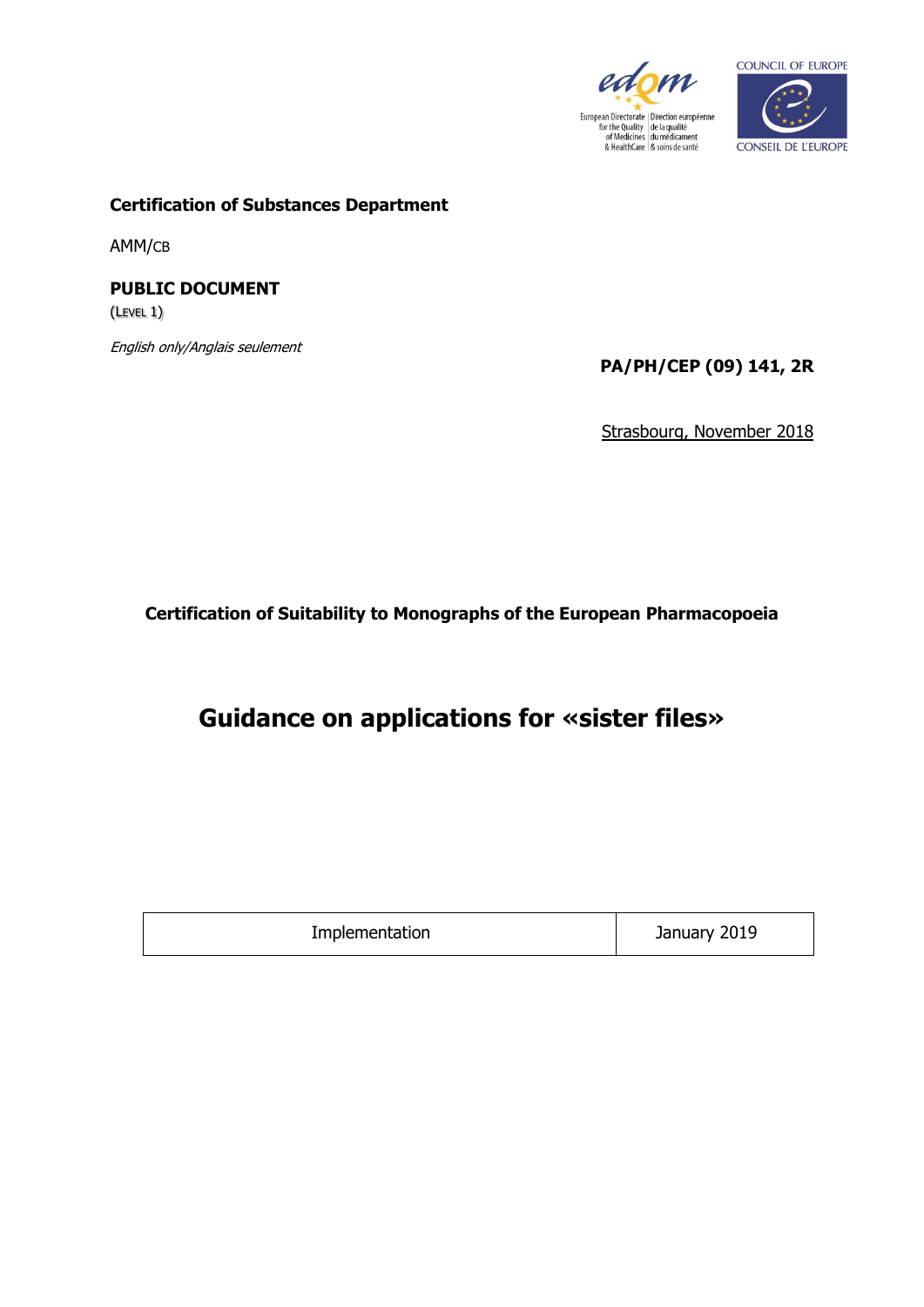## **I. Purpose**

This guideline provides information on the scope and applicability of the sister files procedure within the Certification scheme.

## **II. Scope**

The sister files procedure is intended to facilitate the submission of similar dossiers within the Certification procedure, and to allow applicants benefit from a fast-track procedure and harmonised assessments.

An applicant who has been granted a certificate of suitability (CEP) may wish to apply for a second CEP for the same substance, either because it is not possible to apply for a revision of the CEP or because the applicant wishes to have separate CEPs for different conditions of preparation or qualities (for example, to cover an alternative manufacturing process, manufacturing site or an alternative grade).

This new application can be submitted as a "sister file", provided that the conditions listed in this guideline are fulfilled.

Assessment of this type of dossier focuses on the differences declared compared to the approved reference CEP dossier (hereafter termed as the 'CEP dossier referred to').

 $\triangleright$  Sterile and TSE CEPs are outside the scope of this procedure and are treated according to the standard rules for new applications. As a consequence, double certificates (covering chemical and TSE aspects) are also excluded from the procedure, except when the differences are only related to the chemical part.

## **III. Conditions**

The application for a sister file requires the following conditions to be fulfilled:

- The substance is the same (complies with the same monograph, including its definition section) as that covered by the CEP dossier referred to and is obtained by the same means.
- The CEP dossier referred to has already been approved by the EDQM and the corresponding CEP **has been granted and is valid.** Moreover, the CEP dossier referred to cannot itself have been approved through the procedure for sister files.
- The holder is the same (or belongs to the same group) for both applications.
- Normally the manufacturer should be the same (or belong to the same group). In case the manufacturer of the final substance is not the same (or does not belong to the same group) for both applications, the manufacturing process, in-process controls and impurity profile of the final substance are the same as approved in the CEP dossier referred to.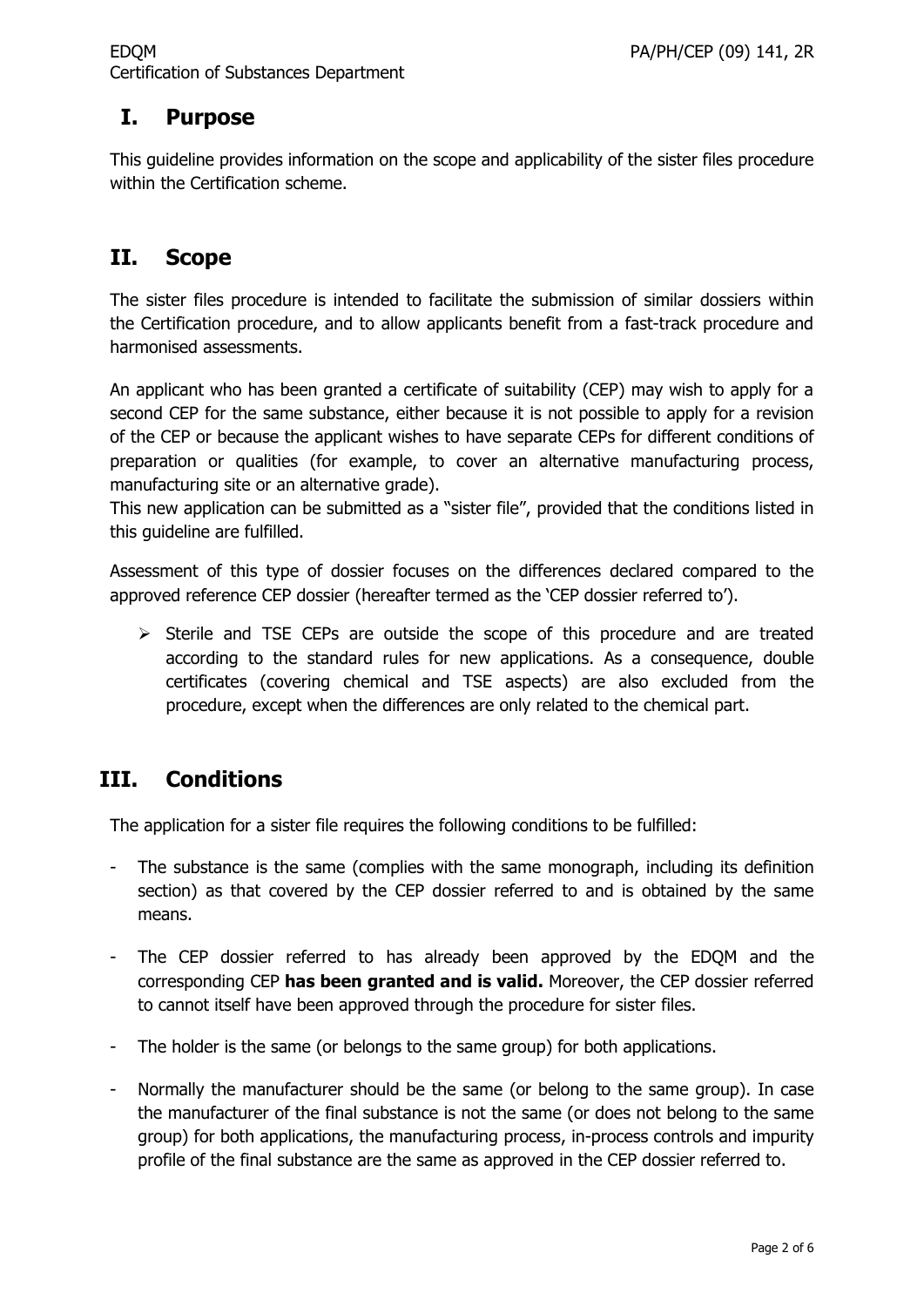#### EDQM PA/PH/CEP (09) 141, 2R Certification of Substances Department

- A sister file can only include concepts of Quality-by-Design or process analytical technology (PAT) if they have already been approved in the CEP dossier referred to.

**The final decision on whether an application can be accepted under the sister file procedure will be made by the EDQM on receipt of the application. In case of rejection of a sister file application the applicant will be informed and the request will be transformed into a new dossier application and handled accordingly.**

# **IV. Typical applications**

The sister file procedure is typically applicable in the following cases for differences from the CEP dossier referred to (the general conditions described above have to be met, in particular the fact that the manufacturer should be the same or belong to the same group):

- The solvents used in the final purification steps have been changed; this leads to different specifications of the final substance since the solvents used in the final steps are mentioned on the CEP.
- A new solvent is introduced in the synthetic process that cannot be demonstrated as absent from the final substance. This changes the specification of the final substance.
- A different polymorphic form of the same substance is produced according to an alternative process (provided that the relevant monograph is not restricted to one single polymorph). Such forms can be obtained by modifying the crystallisation process for instance.
- The applicant wishes to have separate CEPs to cover alternative grades of the substance being produced (such as micronized), or to cover an alternative manufacturing site.
- The use of an alternative manufacturing route of synthesis which is 'substantially different' from the original route. 'Substantially different' would include a different synthetic strategy including e.g. different starting materials, different intermediates, the introduction of new technology or the use of different catalysts using different elemental impurities. 'Substantially different' could also include a change in reagent. However, even when a new route of synthesis is intended to replace the current route, companies are strongly encouraged to submit a separate CEP application via the sister file procedure to facilitate the lifecycle management and traceability of supply for customers and authorities.
- The addition of a new site of manufacture of the final substance and which does not belong to the current manufacturer (or same group) and when the impurity profile remains unchanged. When the manufacturer is not the same as the current manufacturer (not part of the same group) **and** a 'substantially different' manufacturing process is retained a new application should be made.

This list of examples is not exhaustive. CEP holders are encouraged to contact the EDQM prior to submission for clarification if necessary.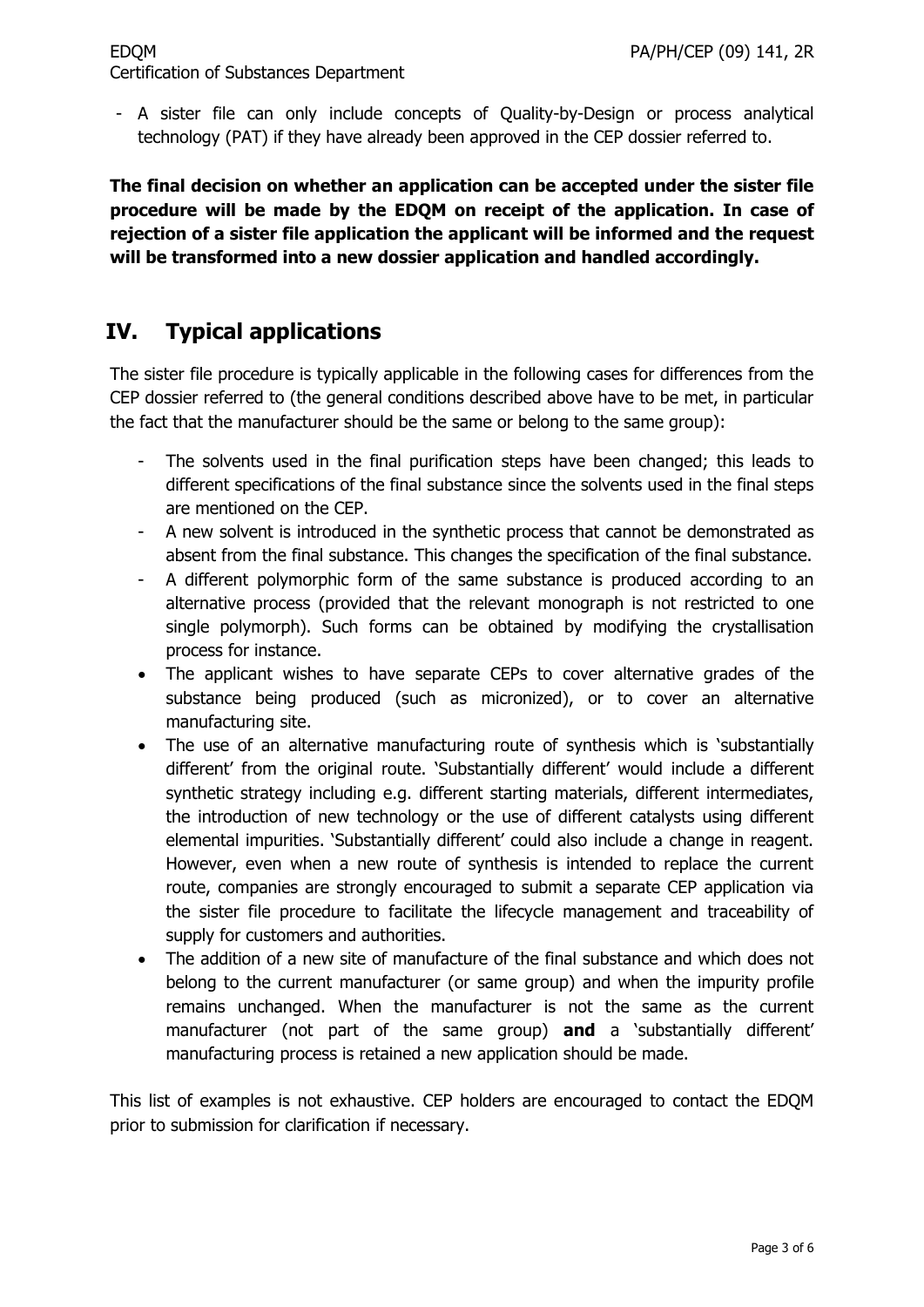# **V. Required documentation**

The documentation to be submitted for a sister file should include:

#### **Module 1:**

- 1) The EDQM application form for sister files, duly completed.
- 2) A cover letter. The request for a sister file should clearly appear on the cover letter along with the number of the CEP dossier referred to, a short overview of differences between the new and original applications and the sub-title to be included on the CEP.
	- The sub-title should allow the new application to be differentiated from the CEP dossier referred to. For instance, it can represent the physical characteristic of the substance (polymorphic form II, etc.) or an alternative process (process 2, site X, code number, etc.).
	- The comparative table included in the application form is a **key document for the acceptability of a sister file**. The submission may be blocked if this table is missing or incomplete.
	- The comparative table should include all sections of the dossier and it needs to be **detailed** regarding the content of each section. N.B. In cases when a substantially different route of synthesis is retained and which renders useless any detailed comparison, a simple comparison of the synthetic flow-diagrams is sufficient. Therefore, a statement such as "updates have been made" is not sufficient. If they have been changed, the process descriptions and flow-charts of both processes must be compared side by side and in an appropriate manner. This also means that changes to the specifications of the starting materials, intermediates, the final substance or the raw materials have to be reported and detailed in the table, as well as changes to any analytical method for the final substance or changes in manufacturers of starting materials, intermediates, etc.
	- If the content of a section or sub-section is the same as that in the original application (editorial changes excluded), this must be **stated** in the table.

If undeclared differences compared to the original application are detected during assessment, the sister file procedure will be stopped and the dossier will go through the standard rules for new applications.

## **Module 2:**

3) A Quality Overall Summary.

## **Module 3:**

4) Full technical documentation according to the current procedures, as for a standard new CEP application. The dossier should be complete and parts of the dossier cannot be substituted by a reference to the original application.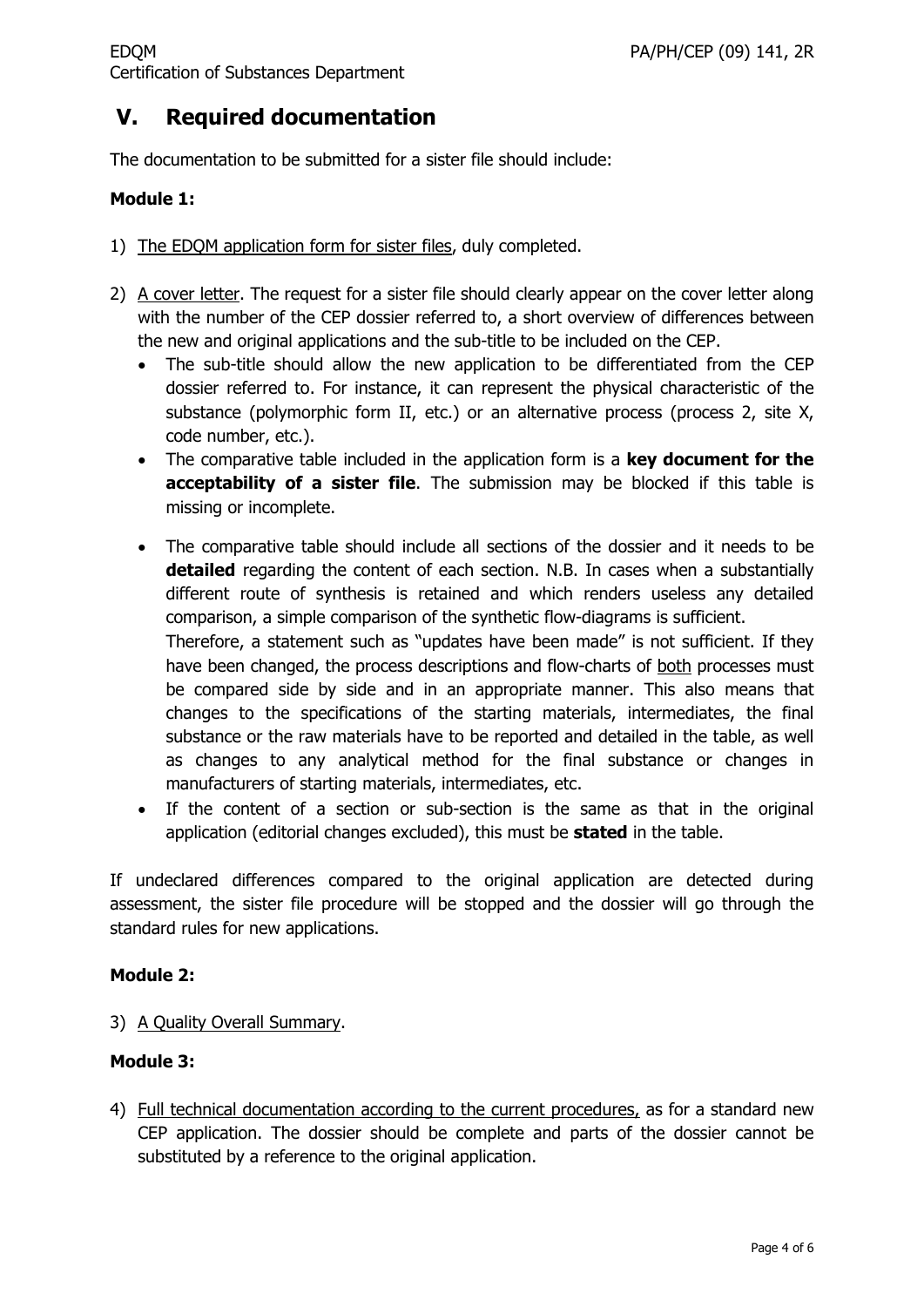See also [www.edqm.eu](http://www.edqm.eu/) for more information on the necessary content of the dossier and for technical documents related to the format of submissions.

## **VI. Compliance to guidelines or policies**

Although it refers to an existing CEP, a sister file is considered an independent application. A sister file is assessed for the declared differences between it and the original application but it will also be assessed against current guidelines and if successful a new CEP will be issued.

Quality guidelines and EDQM policies may have evolved since the original CEP was granted and this may have an impact on the content of the sister file as well as on the new CEP when granted, compared to the original one.

No matter what information was submitted in the original application, the sister file dossier must conform where applicable to current guidelines/policies, such as ICH Q11 'Development and manufacture of drug substances (chemical entities and biotechnological/biological entities)', ICH M7 'Assessment and control of DNA reactive (Mutagenic) impurities in Pharmaceuticals to limit potential carcinogenic risk' and the guidance given in the EDQM Policy document 'Implementation of ICH Q3D in the Certification Procedure'.

## **VII. Technical content of the dossier (Module 3)**

During preparation of the documentation, the following considerations should be taken into account, as these items have been identified by assessors as prompting frequent requests for additional information:

- It should be ensured that the CEP dossier referred to is complete and the latest accepted version.

The sister file dossier should contain all relevant data as in the original application and this includes, as relevant, any data requested as additional information for the original application. For instance, when the absence of specific impurities or a solvent/catalyst/reagent has been demonstrated in the original file, those data should also appear in the sister file if the solvent/catalyst/reagent is still used. Depending on the case, this may comprise a discussion, results of analyses (updated, as needed), method description(s) and validation data.

- Complete information concerning manufacturers of starting materials should be included in the dossier such as name and address, as well as a short outline of the process or a flowchart (as relevant). It is important to note that the introduction of new suppliers should be highlighted and batch analysis results of the substance manufactured using the different suppliers should be given in the sister file.

- Any differences in the specifications of the starting/raw materials/intermediates should be highlighted. If changes are made to significant parameters, this should be justified; for instance, if the limits for impurities have been widened for a starting material or an intermediate.